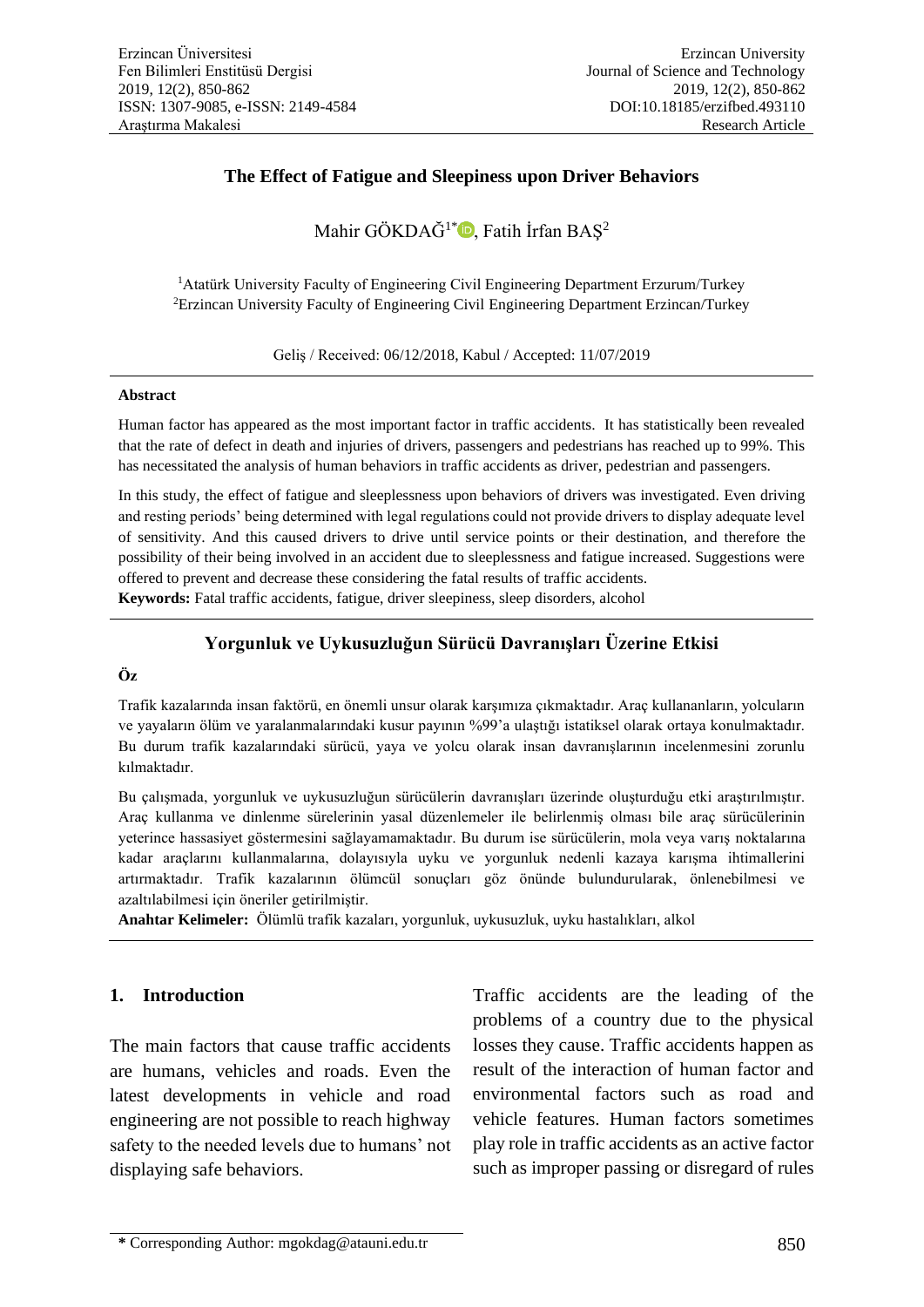and sometimes as a passive factor such as driving as exhausted, sleepy or recklessly. Psychomotor ability, personal features and frequency of driving are regarded as the factors affecting the human factor directly. Therefore, all these factors affect traffic accidents at different rates (Sümer, 2002).

The basic characteristics of human as the one using the road are normal physical condition, temporary physical condition, mental features and psychological features. Temporary physical conditions can be listed as sleepiness and fatigue, medication, drinking alcohol, and diseases that cause excessive daytime sleepiness. Fatigue is the indicator of body's need for stopping, resting or sleeping. The biological rhythm of human body is one of the main causes for fatigue and sleeplessness, and only thing to overcome this is sleeping and resting.

Driving sleeplessly that is as dangerous as driving under the influence of alcohol is one of the most important reasons for accidents. Use of alcohol and drugs affecting driving performance causes fatal traffic accidents to happen. It has been considered that accidents can be prevented avoiding to drive under the influence of alcohol emphasizing the possibility of drivers' being having alcohol in traffic accidents (Aldrich, 1986). Seventeenhour permanent sleeplessness causes disorders in cognitive functions such as comprehension and realization abilities at 0.05% or higher disorders in blood-alcohol levels. The sleeplessness lasting for 20 to 28 hours has been revealed to cause an effect equal to 0.10% blood-alcohol rate. In several countries, the legal limit for blood-alcohol rate is accepted to be at 0.05% and 0.08% interval (Lamond and Dawson, 1999). Attention deficits in drivers for every 90 to 120 minutes no matter what their ages and

physical conditions. One of the most important factors for attention deficit is sleeplessness. Depending upon the increase at the level of sleeplessness, performance decreases in functions such as driving carefully and increase at reaction time (Dinges and Kribs, 1991). Sleeplessness can cause the decrease at attention in time and driver to fall asleep while driving feeling exhausted fast.

Excessive daytime sleepiness is one of the most important reasons for falling asleep at the wheel. Sleep apnea, narcolepsy, insomnia, parasomnia, depression, restless leg syndrome and periodical leg movements are the diseases that cause excessive daytime sleepiness. Most of the individuals who experience disorders cannot notice or regard their diseases and this causes them to be away from treatment due to lack of diagnosis. The individuals with sleeping sickness are the ones who have high risk for causing accidents having bad driving experiences (Aldrich, 1986). Sleep disorders cause young individuals to have excessive daytime sleepiness, psychological problems and personality disorders and cause drivers to have more risk for doing accidents (Dement and Mitler, 1993).

The drivers who drive alone, sleepy and exhausted in long roads in the afternoon, at nights or during the normal sleeping time without resting for a long time and the ones who uses alcohol or medication inducing sleep have the most risk in terms of accidents.

The basic factors used for determining the sleeplessness and fatigue are the driving hours and duration. Driving exceeding 8 to 9 hours negatively affects driving performance creating fatigue and attention deficit. And this remarkably increases the possibility of causing an accident. Truck drivers are the ones have the high risk for causing accidents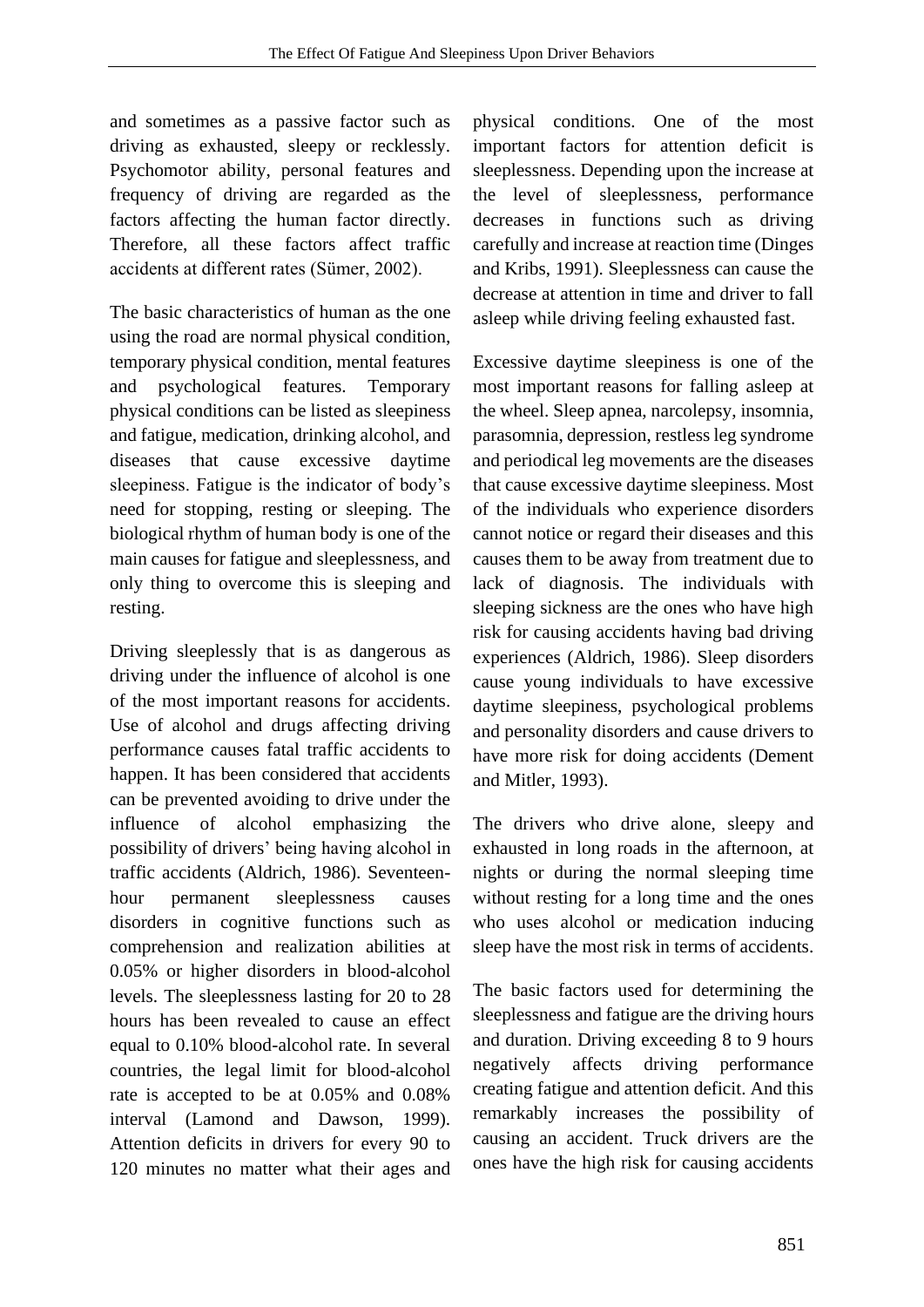due to fatigue and sleeplessness (NTSB, 1995). Truck drivers mostly drive at night hours when they are really sleepy and exhausted.

Objective measuring methods such as blood and breathing test are used in the scene of the accident for determining the alcohol-induced traffic accidents. However, the accidents caused by sleepless are evaluated with subjective findings such as accident reports or driver acknowledgment because there are no objective measuring methods for determining the sleeplessness-induced traffic accidents. The indicators such as vehicle's getting out of the road, driver's being alone in the car, seeing no brake mark, accident's being at early hours of the day or at about three in the afternoon prove the accident to happen due to sleeplessness. Death and severe injury are more common due to the combination of high speed and late driver reaction time in sleepinduced traffic accidents. Most of the fatal accidents are concluded to happen as result of sleeplessness (Horne and Reyner, 1995).

Some difficulties are experienced in determining whether a traffic accident happens due to fatigue and sleeplessness. The reason for this is having no simple and reliable measuring method for gendarmerie or police investigation determining whether fatigue causes the accident to happen or not, and if yes, the degree of fatigue. Although driving as sleepy, exhausted, ill, and driver secondary flaws have previously been included in statistical accident reports prepared until 2000 by General Directorate of Police, these have been excluded in accident reports due to the aforementioned difficulties. For that reason, in this study, it was aimed to investigate the driving conditions of drivers in terms of sleeplessness and fatigue. In this sense, the

questionnaires were prepared, and performed to 493 drivers in Erzincan province.

# **2. Material and Method**

The statistical data obtained from accident reports revealed that the main reason for the traffic accidents happened in our country was human factor (driver, pedestrian and passenger). When the traffic accidents happened between 1995-2017 were analyzed, the rate for flaw as human factor was noticed to be above 98% (TKÖ, 2017).

When the conditions of the accidents happened between 1997 and 2000 in terms of being dependent on temporary physical features such as sleeplessness and alcohol were analyzed, whereas the flaw rate for driving as ill, abstracted, fatigue and sleepless was 65.65% in 1997, the rate was 70.27% and 74.04% in 1998 and 1999, respectively. The flaw rates for driving under the influence of alcohol were 6.61%, 5.77% and 5.75% in 1997, 1998 and 1999, respectively. In the light of these data, the total for the flaws of driving under the influence of sleep and alcohol was 72.26%, 76.04% and 79.79% in 1997, 1998 and 1999, respectively (Baş, 2015). This proved that drivers played the primary role for accidents to happen.

Determining the accidents happened due to temporary physical conditions depends only upon reports and experiences of gendarmeries and police officers who determined the statements and level of fatigue. Therefore, difficulties are experienced in determining such types of accidents. That's what the questionnaire table presented in Table 1 was prepared in order to investigate the individuals' driving with the temporary physical conditions such as sleepless and exhausted.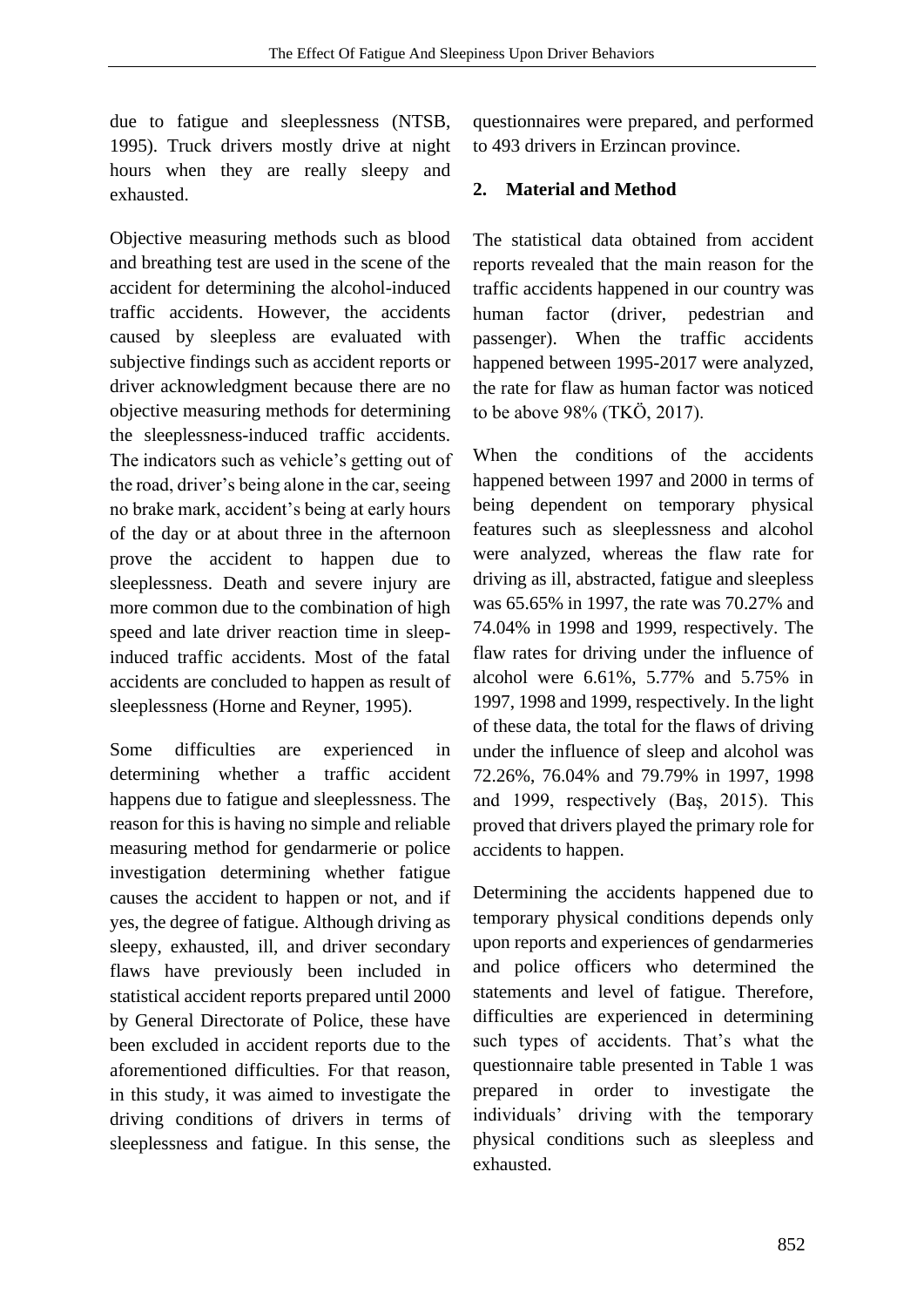# **Table 1.** Questionnaire table

| How old are you?                                                                                                                   |                                     |                                                            |                                         |                                            |                           |                   |                                             |                    |                                                       |
|------------------------------------------------------------------------------------------------------------------------------------|-------------------------------------|------------------------------------------------------------|-----------------------------------------|--------------------------------------------|---------------------------|-------------------|---------------------------------------------|--------------------|-------------------------------------------------------|
| Is driving your main means of<br>living or do you drive as a side<br>job?                                                          | Main means<br>of living             | Side job                                                   |                                         |                                            |                           |                   |                                             |                    |                                                       |
| For how many years have you<br>driven?                                                                                             |                                     |                                                            |                                         |                                            |                           |                   |                                             |                    |                                                       |
| What is<br>your<br>educational<br>status?                                                                                          | Elementary                          | Secondary                                                  | High School                             | University                                 |                           |                   |                                             |                    |                                                       |
| What type of vehicle do you<br>drive?                                                                                              | Automobile                          | <b>Bus</b>                                                 | Truck                                   | Pickup                                     | Semi-<br>trailer<br>truck | Tow<br>truck      |                                             |                    |                                                       |
| alcohol<br>Do<br>you<br>have<br>addiction?                                                                                         | Yes                                 | No                                                         |                                         |                                            |                           |                   |                                             |                    |                                                       |
| Do you generally drive during<br>the daytime or night?                                                                             | During the<br>night                 | During the<br>daytime                                      | Both during<br>the daytime<br>and night |                                            |                           |                   |                                             |                    |                                                       |
| alone<br>while<br>Are<br>you<br>travelling?                                                                                        | I am alone                          | I am not<br>alone                                          |                                         |                                            |                           |                   |                                             |                    |                                                       |
| During the break period, do<br>you sleep in your vehicle or in<br>a motel or somewhere like<br>this?                               | In the<br>vehicle                   | In a motel or<br>somewhere<br>like this                    | In stopovers                            | I do not need<br>resting                   |                           |                   |                                             |                    |                                                       |
| Have you ever experienced<br>sleep attack (uncontrollable<br>falling asleep) at the wheel<br>during the last one year?             | Yes                                 | No                                                         |                                         |                                            |                           |                   |                                             |                    |                                                       |
| Have you ever experienced<br>sleep attack (uncontrollable<br>falling asleep) at the wheel in<br>your life?                         | Yes                                 | N <sub>0</sub>                                             |                                         |                                            |                           |                   |                                             |                    |                                                       |
| Do you drive when you feel<br>exhausted?                                                                                           | Never                               | Rarely                                                     | Sometimes                               | Generally Always                           |                           |                   |                                             |                    |                                                       |
| What are the type of roads you<br>mostly feel sleepy while<br>driving?                                                             | Rural roads                         | Long and<br>Monotonous                                     | Highway                                 | Urban<br>roads                             |                           |                   |                                             |                    |                                                       |
| What are the hours you mostly $\Big  02:00-05:59 \Big  06:00-09:59 \Big  10:00-13:59$<br>feel sleepy while driving?                |                                     |                                                            |                                         | $14:00-$<br>17:59                          | 18:00-<br>21:59           | $22:00-$<br>01:59 |                                             |                    |                                                       |
| What do you do when you feel<br>sleepy while driving?                                                                              | I have a<br>break for 30<br>minutes | I sleep for<br>$15 \text{ min}$<br>stopping the<br>vehicle | I open the<br>window                    | I turn on<br>air<br>conditioni<br>$\rm ng$ | I turn<br>on the<br>radio | I drink<br>coffee | I go on<br>driving<br>until the<br>stopover | I go on<br>driving | The other<br>driver starts to<br>drive the<br>vehicle |
| Have you ever done<br>an<br>accident due to<br>sleeping<br>before, if yes, please mention<br>the way how the accident<br>occurred? |                                     |                                                            |                                         |                                            |                           |                   |                                             |                    |                                                       |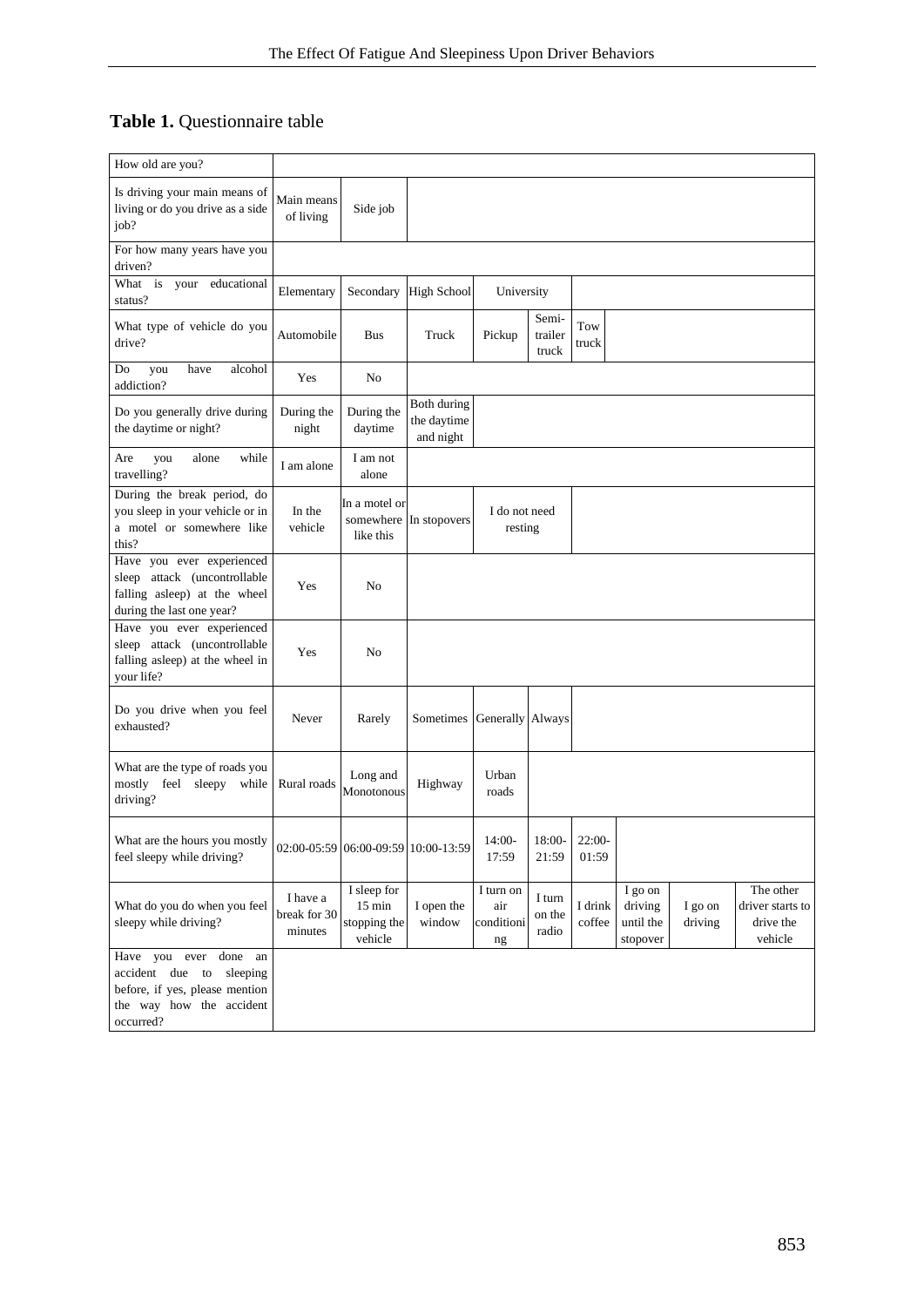The province of Erzincan is connected to Sivas province on the west and Erzurum province on the east with E-80 international highway. This is connected to Tunceli province on the south and Bayburt and Gümüşhane provinces on the north. According to Turkish Statistical Institute Address-Based Population Registration System data, the population of the province is 226.032. The questionnaires were performed with the drivers in entry and departure control points of the province. All drivers were informed about the purpose of the research before the questionnaire, and the questionnaire is finalized with the participation of 493 drivers.

The answers of the drivers to the questions in the questionnaire tables were collected, transferred onto the electronic environment, and subsequently, the data were coded for making the statistical analysis.

## **3. Research Findings**

According to Traffic Regulation, Fundamentals of Obeying and Supervising the Driving Periods, it is prohibited for drivers to drive for more than totally 9 hours in a 24 hour time period and to drive for more than permanent 4,5 hours. However, these legal regulations do not regard the body rhythms of drivers such as sleep-wakefulness cycle, let individuals drive at periods when they feel sleepy and have a break at hours when they are fully awake. The individuals who drive as a profession may drive for longer periods in order to complete their program on time, and they may even exceed the legal speed limit. Therefore, the risk for individuals who drive as a profession to cause an accident increases. As presented in Figure 1, 76% of the drivers who filled in the questionnaire form earned their living from driving profession, and 24% drove as a secondary job.



# **Figure 1**. Depending on driving as a profession

Alcohol causes various psychological and physical effects in human body. Under the influence of the alcohol, the drivers feel more confidence in them, drive in a riskier way, have late driver reaction time, and their

attention deficits, and therefore the risk for them to have an accident increases. As presented in Figure 2, whereas 11% of the drivers who filled in the questionnaire used alcohol, 89% did not use.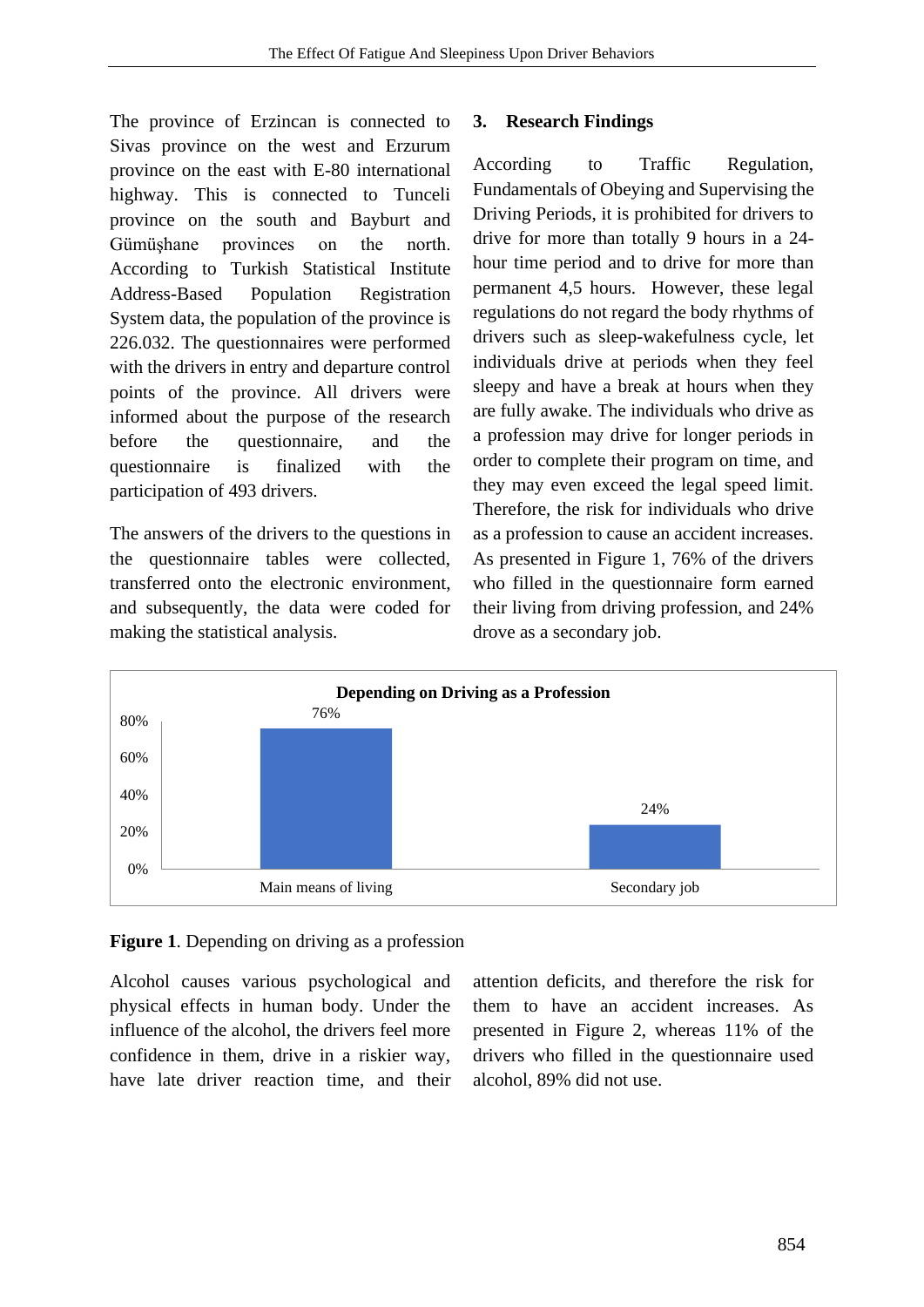

**Figure 2.** Drivers' condition of using alcohol according to the type of vehicle

Heavy vehicle driving is generally a profession for the individuals who have generally finalized compulsory education process, but have had no opportunity for the higher education. As presented in Figure 3,

37% of the drivers who filled in the questionnaire form graduated from secondary education, 27% graduated from elementary education and 2% graduated from a university.



**Figure 3.** Distribution of drivers in terms of their educational status

The possibility for drivers to have a fatigue and sleepiness-induced fatal traffic accident increases for between 10 p.m. and 6 a.m. due to the increase at melatonin hormone secreted in the body. At these hours, body temperature and blood pressure decreases, and therefore the ability for performing including the driving ability of the driver are limited. That's

why, the feeling of fatigue increases in case of driving a vehicle at early hours of night and morning. As presented in Figure 4, 82% of the participants who took part in the questionnaire drove during the daytime and night, 6% drove only at night, and 12% drove only during the daytime.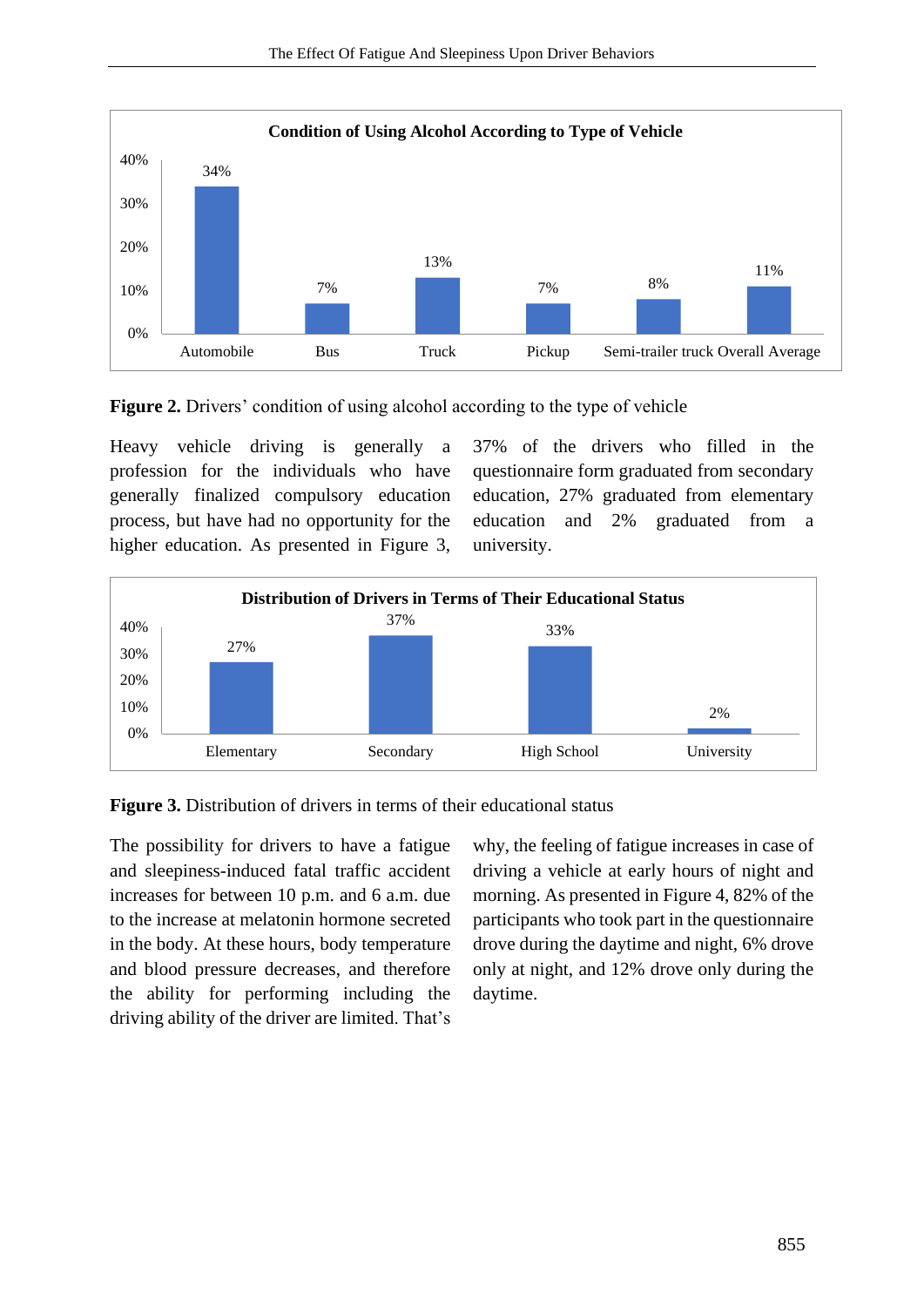



According to previous accident researches, the drivers who had an accident due to sleepiness have mostly been alone in the vehicle. Furthermore, the drivers who have fallen asleep at the wheel and have had no accident were not alone in the car. As

presented in Figure 5, 60% of the drivers filled in the questionnaire form were noticed to be alone while driving. As presented in Figure 6, 94% of the drivers who had an accident due to sleeplessness mentioned themselves to be alone in the vehicle.







**Figure 6.** The loneliness of the drivers who had accident due to sleep

As presented in Figure 7, 79% of the drivers who participated into the questionnaire

mentioned that they rested in their own vehicles while travelling, and 11% mentioned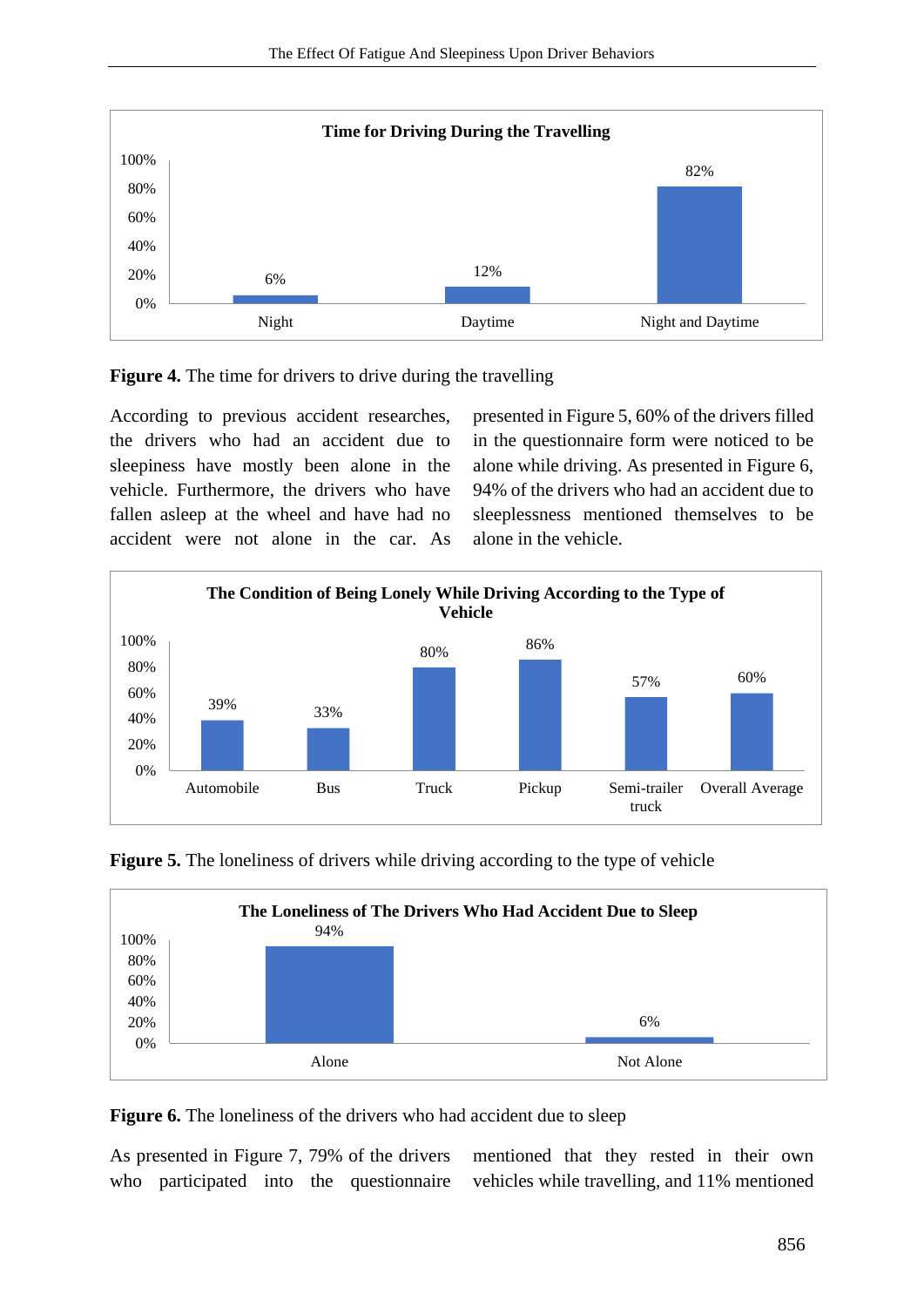to rest in a motel or similar facilities. Drivers' not meeting their personal hygiene and needs increase the possibility of having accidents caused by sleepiness and fatigue.



**Figure 7.** The place to have a break while driving

Sleeplessness is one of the main factors for the fatal traffic accidents happening all around the world causing negative effects upon driving performance (NTSB, 1995). Falling asleep at the wheel is one of the most remarkable factors in fatal accidents, and the main reason for this is chronic insufficient sleep. As presented in Figure 8, 24% of the drivers who took part in the questionnaire fell asleep at the wheel during the last one year. As presented in Figure 9, 40% of the drivers fell asleep at the wheel for at least once in their whole life.



**Figure 8.** The condition of having a sleep attack during the last one year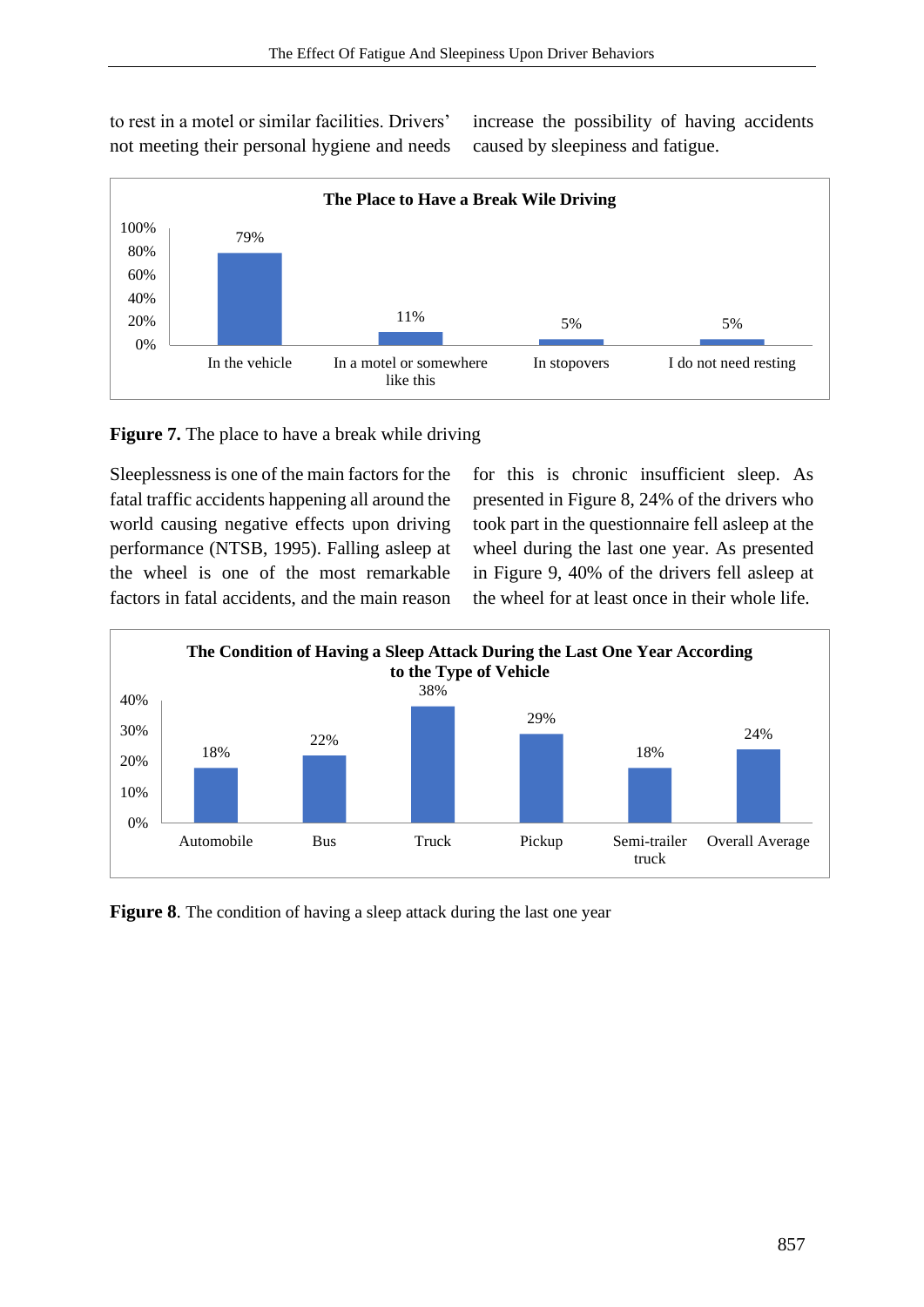



While driving, all of the drivers are aware of the fact that they are sleepy and their possibility of getting into an accident increases. However, drivers continue driving their vehicle struggling with their sleepiness trying various methods. As presented in

Figure 10, 27% of the drivers who filled in the questionnaire form mentioned that they did not drive when they were sleepy, and 45% mentioned that they drove when they were sleepy even rarely.





In long and monotonous roads, attentions of drivers on horizontal and vertical road signs decreases, and therefore the possibility for them to have an accident increases. However, in rural roads drivers' level of focusing attention is higher because the road standards are lower and this situation decreases their

possibility of having an accident caused by fatigue. As presented in Figure 11, 60% of the drivers who participated into the questionnaire mentioned that they felt sleepier in highways, 10% in rural roads, and 4% in urban roads.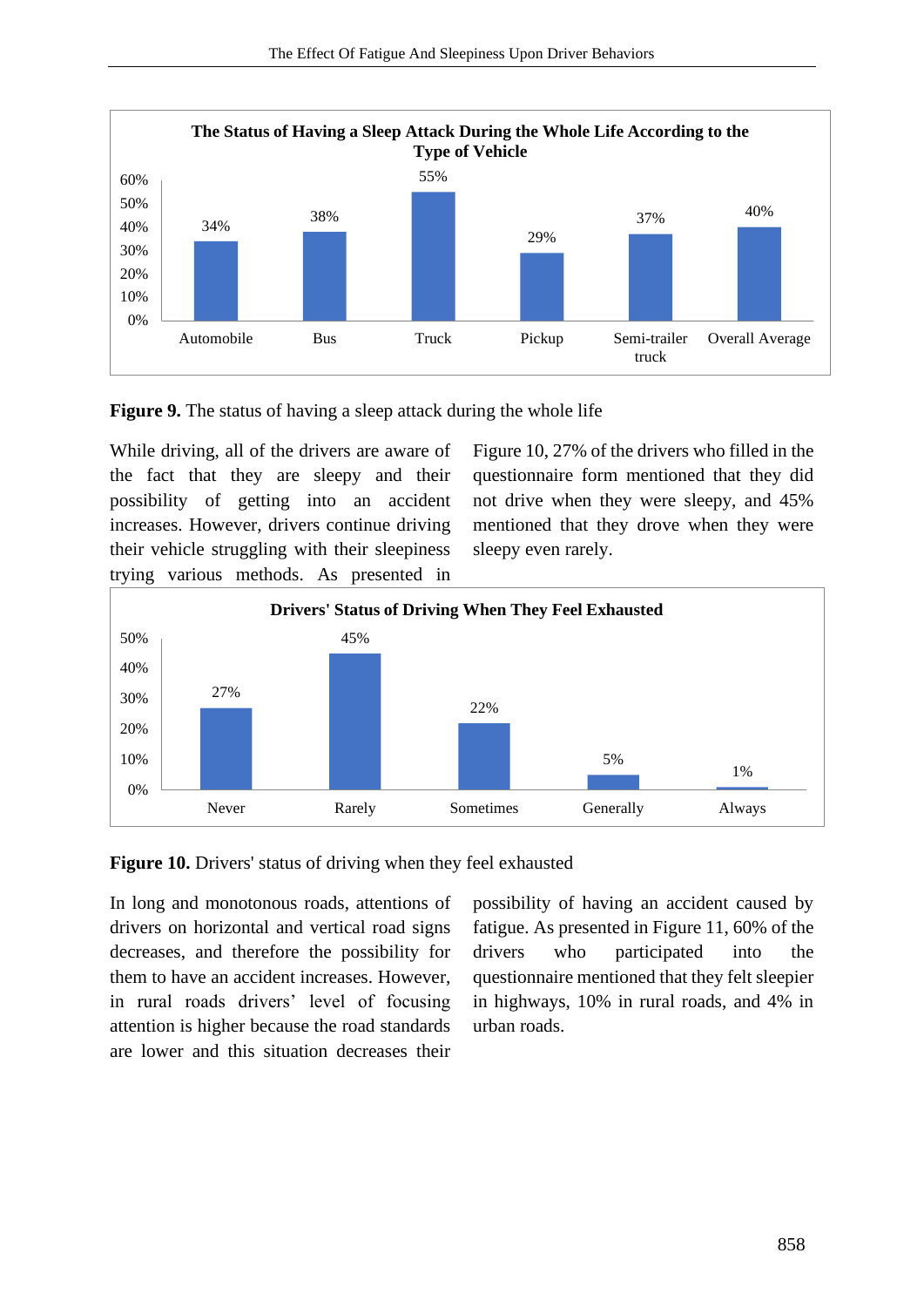

**Figure 11.** Type of roads where drivers feel sleepier

In Figure 12, behaviors of the drivers when they felt sleepy were presented. As could be seen in the table, 37% of drivers who filled in the questionnaire form mentioned that they had a 30-minute break when they were sleepy, and 11% mentioned to have a 15-minute break stopping their vehicles. Among the drivers, 12% reported to keep them awake by drinking coffee. In previous researches, it was revealed that short-term sleeping decreased performance and attention deficits; however, the period for effect was short. The duration of caffeine to decrease sleeplessness of drivers was revealed to be nearly 30 minutes (Reyner and Horne, 2000).



**Figure 12.** The behaviors drivers display when they feel sleepy.

### **4. Result and Discussion**

Among the drivers who filled in the questionnaire, 76% drove for their main means of living. 79% of the drivers rested in their own vehicles while driving. Sönmez (1999) revealed in his study carried out upon the working conditions of drivers that the main profession for 82% of the drivers was driving. These drivers' being obliged to drive permanently and resting in their own vehicles increase the risk for them to have accidents due to fatigue.

It was noticed that 11% of the drivers who participated into the questionnaire mentioned that they used alcohol. In reference to Turkish Statistical Institute's consumption expenditure questionnaire micro data, Aydın (2011) determined that alcohol consumption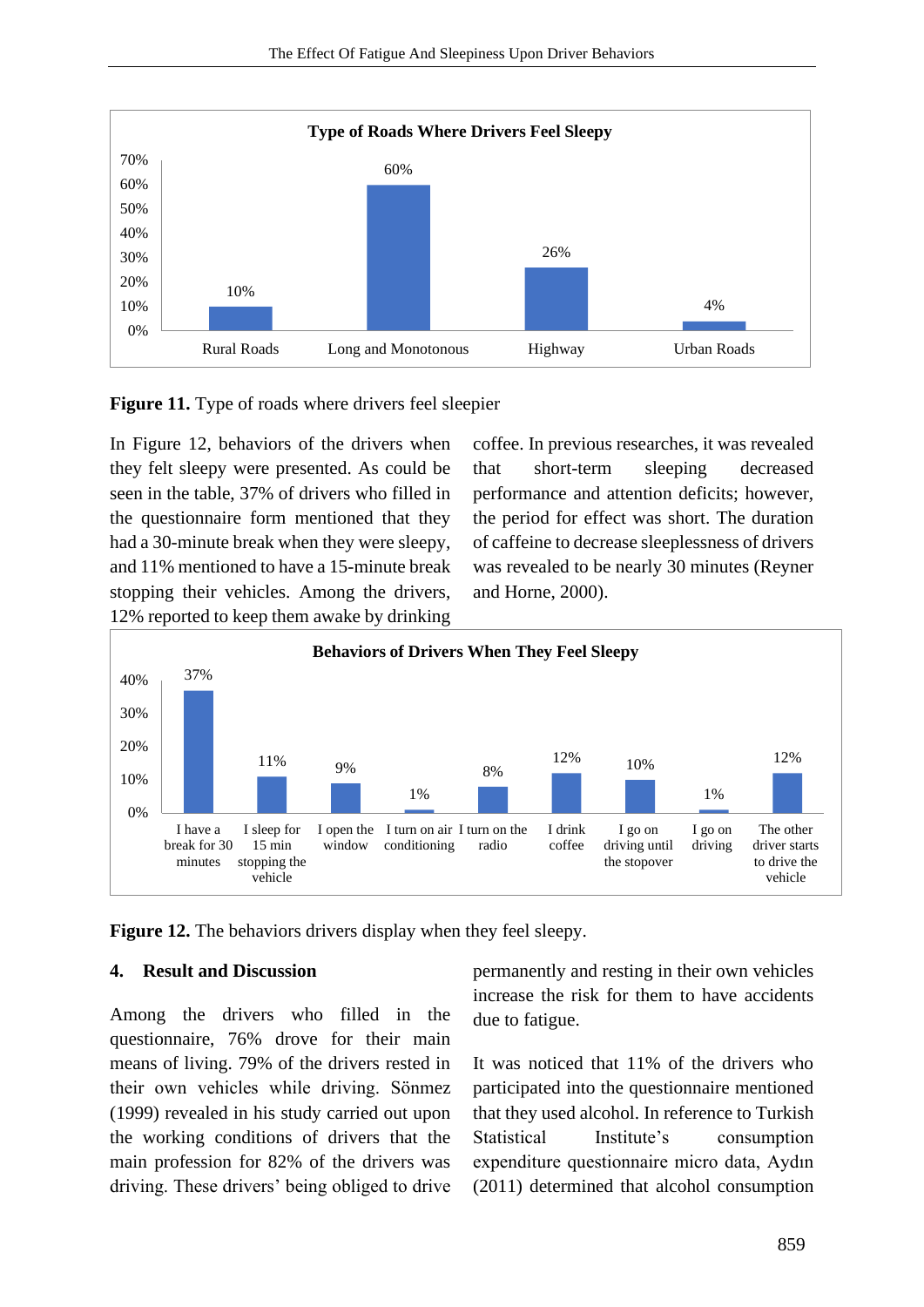rate per house in Turkey was approximately 8%.

Among the drivers who filled in the questionnaire form, 37% graduated from secondary education, 33% from high school, 27% from elementary school and 2% from university. According to this, driving is possible to mention as not being regarded suitable for the individuals graduated from university. When the drivers flaws in the accidents happened in Turkey were ranked according to their educational status, it was noticed that 37% graduated from primary education, 15% from secondary education, 1% from elementary education, 29% from high school, 17% from vocational schools, and the educational status of 1% could not be determined (Gökdağ and Atalay, 2015). This revealed that the rate for doing an accident was higher in drivers who graduated from elementary education schools. With the increase at the educational level, the rate for involving in traffic accidents decreases.

It was noticed that 82% of the drivers who took part in the questionnaire drove both during the daytime and night. Drivers' permanent driving both day and night cause disorders in biological rhythms defined as resting and sleeping at nights and maintaining the routine activities during the daytime. This increases the risk for drivers to have traffic accidents causing excessive daytime sleepiness and limitations in abilities of performing several activities including driving skills.

94% of the drivers who had an accident due to sleeplessness mentioned them to be alone while driving. Being alone while driving seriously increases the possibility for traffic accidents causing the increase at micro sleeps developed instantly in drivers. According to the researches on accidents, the drivers were determined to be alone in nearly 80% of the traffic accidents induced by sleep (Wilkins, 1997).

Among the drivers who filled in the questionnaire, 40% fell asleep at the wheel for at least once during their whole life. In his study upon 3.896 drivers, Arnold (2012) revealed that 46% of the drivers fell asleep at the wheel for at least once in their life. In their laboratory studies, Horne and Reyner (1995) proved that when the individuals who fell asleep were awakened within a few minutes, then they did not remember anything related to their sleeping.

5% of the drivers who performed the questionnaire stated that they generally maintained driving their vehicles even at times when they were exhausted. In the questionnaires performed in stopovers on New York interstate highways with 593 truck drivers, it was reported that nearly 5% of the drivers maintained driving when they were really sleepy and exhausted (TS, 1998).

It was mentioned by the 60% of the drivers who participated into the questionnaires that they felt sleepier in long and monotonous roads. In previous studies, it was noticed that sleeplessness and fatigue of the drivers had a vital importance, and majority of the accidents happened in monotonous roads were sleep and fatigue induced (Reissman, 1996).

It was also reported that 12% of the drivers who filled in the questionnaire that they tried to stay awake by drinking coffee. Maycock (1995) listed the methods drivers used for struggling with sleeplessness. 14% of the drivers mentioned that they tried to struggle with sleeplessness by drinking coffee. All methods drivers used for struggling with their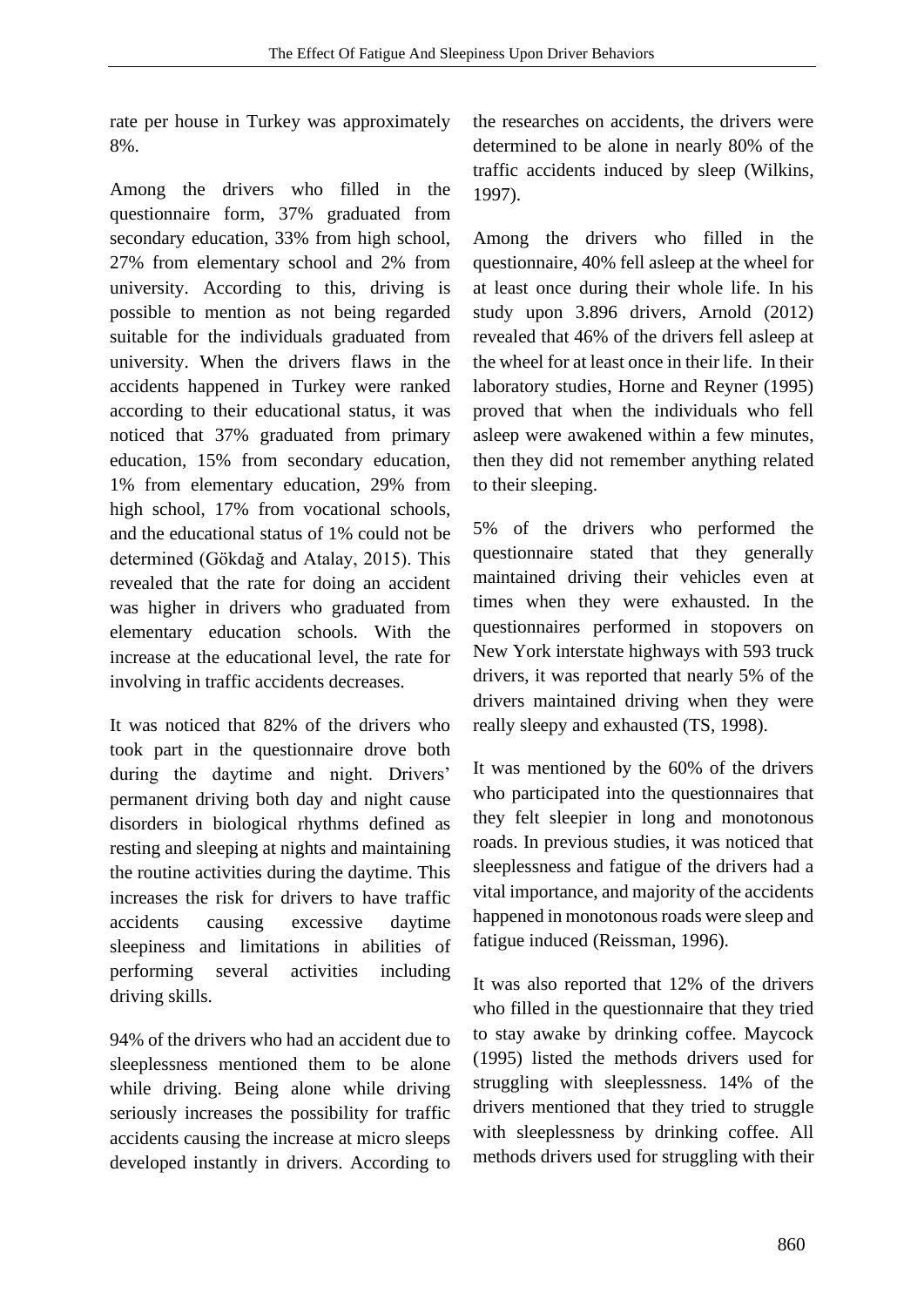sleeplessness should only be used for gaining time for finding a safe place to stop and rest.

Every year, thousands of traffic accidents happen due to drivers' sleeplessness and fatigue. Exact number of the fatigue and sleepiness induced accidents cannot be calculated due to the problems in determining whether fatigue is a factor in a traffic accident or not and, if yes, the level of fatigue.

It has been revealed in several studies that the drivers are aware of their feeling sleepy, and they consciously decide on having a break stopping their vehicles or maintaining to drive their vehicle struggling with their sleeplessness. The drivers who consciously maintain driving even they are sleepy are either unaware of the possibility of accident they have to face or they threaten the life of their own and the others like the drivers under the influence of alcohol do underestimating the risk for falling asleep at the wheel.

In periods like festive holidays when the intensity of traffic obviously increases, it is necessary to increase the frequency of traffic controls and to take precautions that will increase traffic safety. The drivers should not drive at their normal sleeping time, when they are ill or are on medication possible to affect driving. Planning the journeys on long and monotonous roads is of vital importance.

Training precautions should be taken as immediate as possible with public service announcements on television and radios in order to raise awareness on possible dangers that sleeplessness and fatigue can cause while driving and impress this awareness upon the society.

## **Acknowlegement**

The article was produced from a Master Thesis titled as "Geçici Fiziksel Özelliklerden Yorgunluk ve Uykusuzluğun Sürücü Davranışları Üzerine Etkisi"

## **5. References**

Aldrich, C.K., Aldrich, M.S., Aldrich, T.K., Aldrich, R.F. (1986). "Asleep at the wheel. The physician's role in preventing accidents just waiting to happen," Postgrad Med. J., 80, 233-240.

Arnold, L.S. (2012). "Motorists Admit to Driving Drowsy," AAA Foundation for Traffic Safety.

Aydın, K. (2011). "Türkiye'de alkollü içki kültürü ve hanehalkı alkol harcamaları", Elektronik Sosyal Bilimler Dergisi, Kocaeli, 10(38), 335-347.

Baş, F.İ. (2015). "Geçici Fiziksel Özelliklerden Yorgunluk Ve Uykusuzluğun Sürücü Davranışları Üzerine Etkisi", Yüksek Lisans Tezi, Atatürk Üniversitesi Fen Bilimleri Enstitüsü İnşaat Mühendisliği Anabilim Dalı Ulaştırma Bilim Dalı

Dement, W.C. and Mitler, M.M. (1993). "It's time to wake up to the importance of sleep disorders," Jama, 269(12), 1548-1550.

Dinges, D.F. and Kribbs, N.B. (1991). "Performing while sleepy: Effects of experimentally-induced sleepiness," Sleep, Sleepiness and Performance, 97-128.

Gökdağ, M, Atalay, A. (2015). "Trafik Eğitiminin Trafik Kazaları Üzerindeki Etkisi", Erzincan University Journal of Science and Technology, 8(2), 272-283.

Horne, J.A. and Reyner, L.A. (1995). "Driver Sleepiness", J. Sleep Res., 4, 23-29.

Lamond, N. and Dawson, D. (1999). "Quantifying the performance impairment